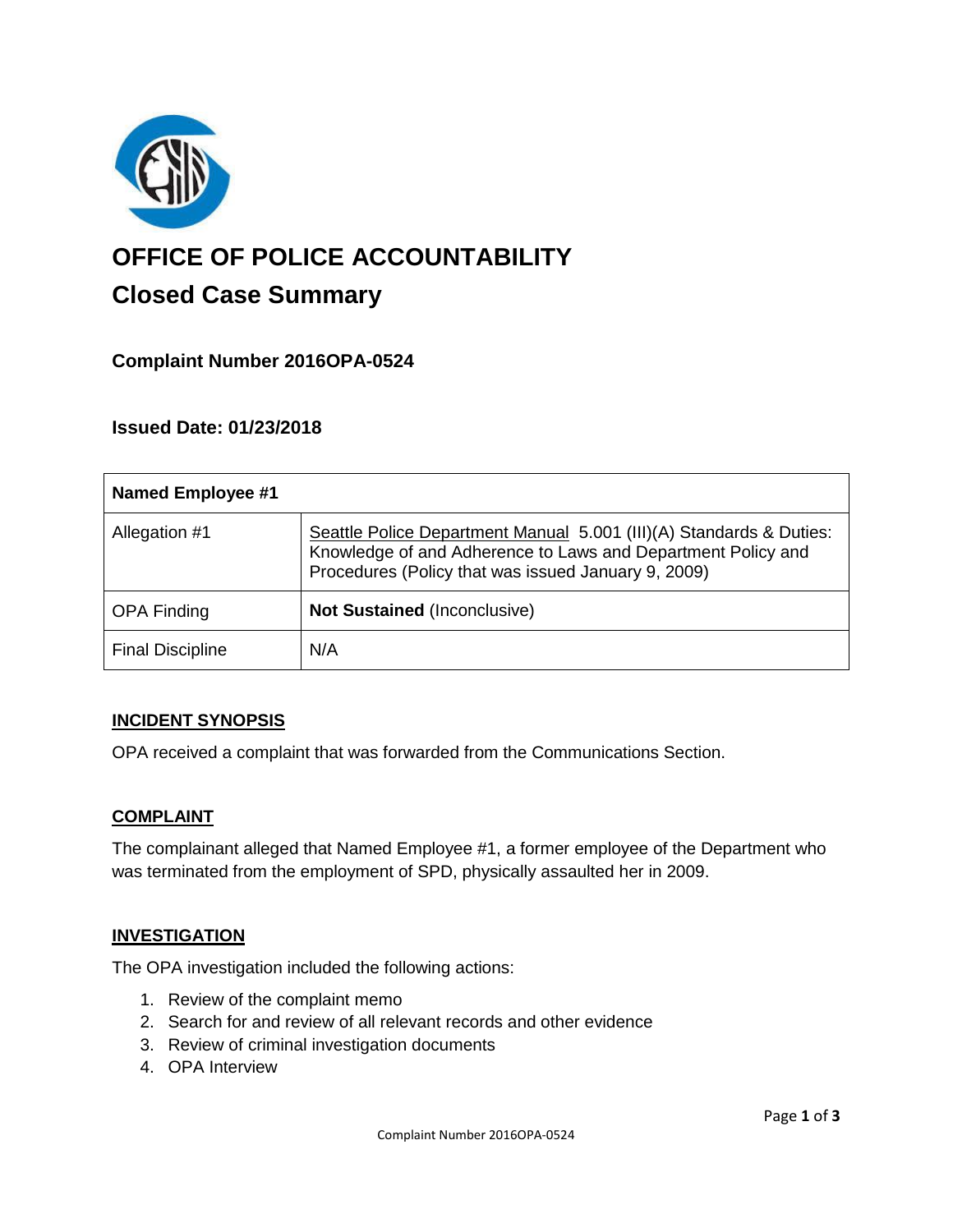#### **ANALYSIS AND CONCLUSION**

In May 2016, the complainant called 911 to report that a former SPD employee (who had been terminated from the employment of the Department) had physically assaulted her in 2009. The complainant asked to speak to someone who was working on the investigation into this officer's conduct, but did not want to "deal with any of his friends." The complainant was ultimately referred to OPA.

In June 2016, OPA contacted the complainant. The complainant provided a recorded statement in which she indicated that she had been involved in an ongoing relationship with Named Employee #1. In May 2009, Named Employee #1 entered her locked home when uninvited and they engaged in an argument. During this argument, Named Employee #1 hit her once with sufficient force to cause her to be pushed back. The complainant did not notify police of either the break-in or the assault. The complainant had three later interactions with Named Employee #1 (two in-person exchanges and one email Named Employee #1 sent her that she did not respond to), none of which resulted in further assaults. The complainant told OPA that she was concerned about her own safety and the safety of her family. The complainant also noted her suspicion that Named Employee #1 was involved in the murders of two women that occurred in 2006 in Snohomish County.

During its evaluation of this case, OPA reviewed a criminal investigation conducted by SPD into the complainant's allegations. SPD's criminal investigation resulted in the referral of the case to the King County Prosecuting Attorney's Office (KCPAO). The KCPAO declined prosecution of the case. The stated reason for the decline decision was the fact that the case had been referred to the KCPAO past the three-year statute of limitations governing the allegations.

OPA also conferred with the Snohomish County Sheriff's Office concerning the complainant's allegation that Named Employee #1 was possibly involved in two homicides. OPA was informed that Named Employee #1 was not under investigation in relation to these cases and that his name was not raised as a potential suspect.

SPD Policy 5.001(III)(A) requires that: "Employees shall be knowledgeable of and obey Federal and State laws, and the laws and ordinances of the City of Seattle. Employees shall be fully informed of the contents of the law relating to their decisions or enforcement actions by attending Department training and reviewing information provided by the Department." The OPA Director noted that this was the version of this policy that was in force on 2009, as that was when the alleged conduct by Named Employee #1 occurred.

Based on the OPA Director's review of the evidence, he found the complainant's account to be compelling and credible. Given the complainant's articulated fear of Named Employee #1, the OPA Director could understand the delay of years in the complainant's reporting of these allegations. However, this incident occurred in 2009. Aside from the complainant's compelling account, there was no evidence, forensic or otherwise, in the record corroborating the allegations. For this reason, it could not be found by a preponderance of the evidence that